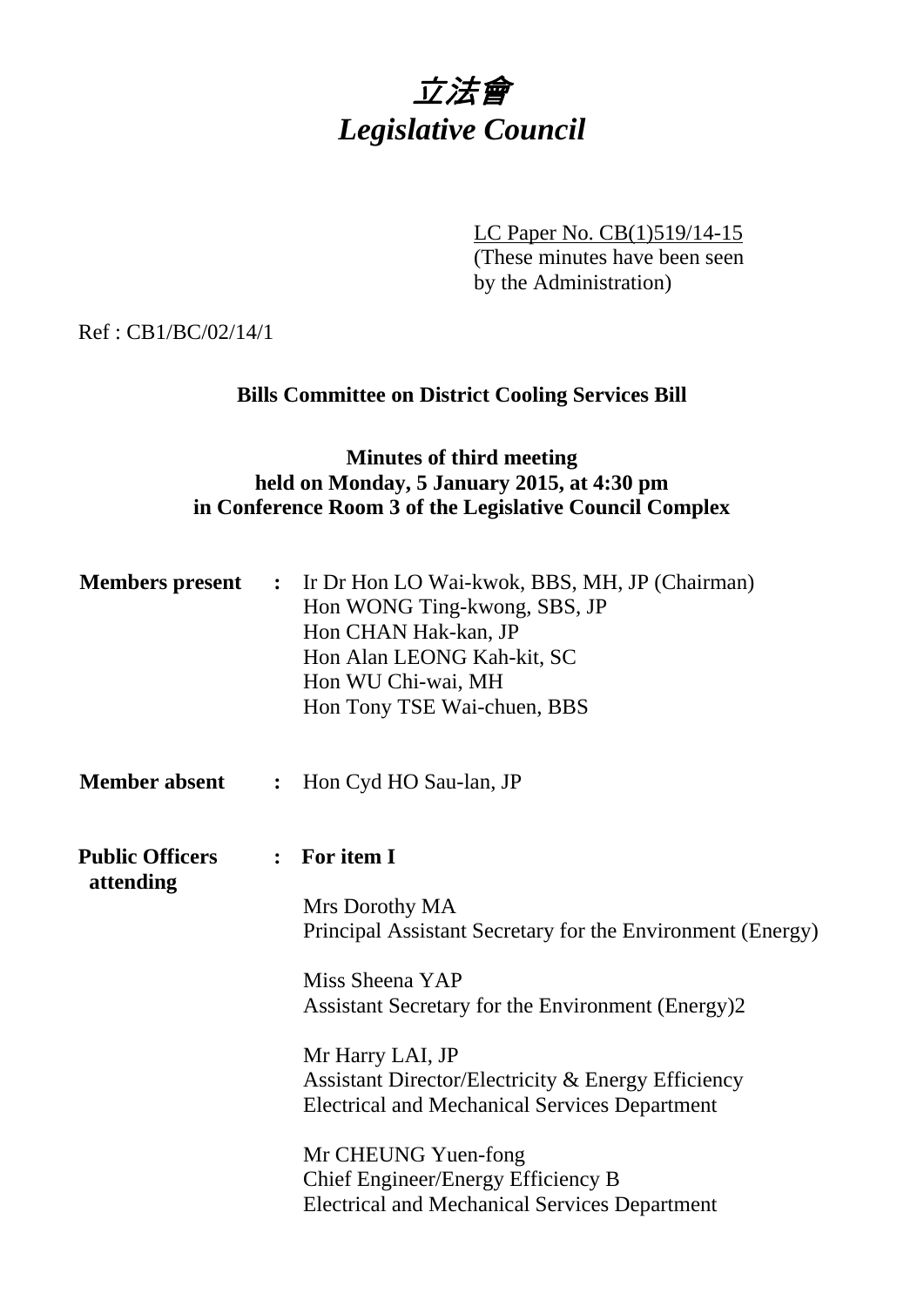|                              | Mr YIP Man-kit<br>Senior Engineer/Professional Support 3<br><b>Electrical and Mechanical Services Department</b> |
|------------------------------|------------------------------------------------------------------------------------------------------------------|
|                              | Mr Peter SZE<br>Senior Government Counsel (Law Drafting Division)<br>Department of Justice                       |
|                              | Mr Henry CHAN<br>Senior Government Counsel (Acting) (Law Drafting Division)<br>Department of Justice             |
| <b>Clerk in Attendance:</b>  | Ms Shirley CHAN<br>Chief Council Secretary (1)1                                                                  |
| <b>Staff in attendance :</b> | Miss Evelyn LEE<br><b>Assistant Legal Adviser 10</b>                                                             |
|                              | Miss Lilian MOK<br>Senior Council Secretary (1)1                                                                 |
|                              | Ms Mandy LI<br>Council Secretary (1)1                                                                            |

- 2 -

## Action

| <b>Meeting with the Administration</b>                   |                 |                                                                                           |
|----------------------------------------------------------|-----------------|-------------------------------------------------------------------------------------------|
| $(LC$ Paper No. $CB(1)398/14-15(01)$ — List of follow-up |                 | actions<br>arising from the meeting on<br>16 December 2014                                |
| LC Paper No. $CB(1)398/14-15(02)$                        |                 | — Administration's response to<br>the issues raised at the meeting<br>on 16 December 2014 |
| Relevant papers                                          |                 |                                                                                           |
| LC Paper No. $CB(3)10/14-15$                             | $\qquad \qquad$ | The Bill                                                                                  |
| File Ref: ENB CR 4/2061/08                               |                 | — Legislative Council Brief                                                               |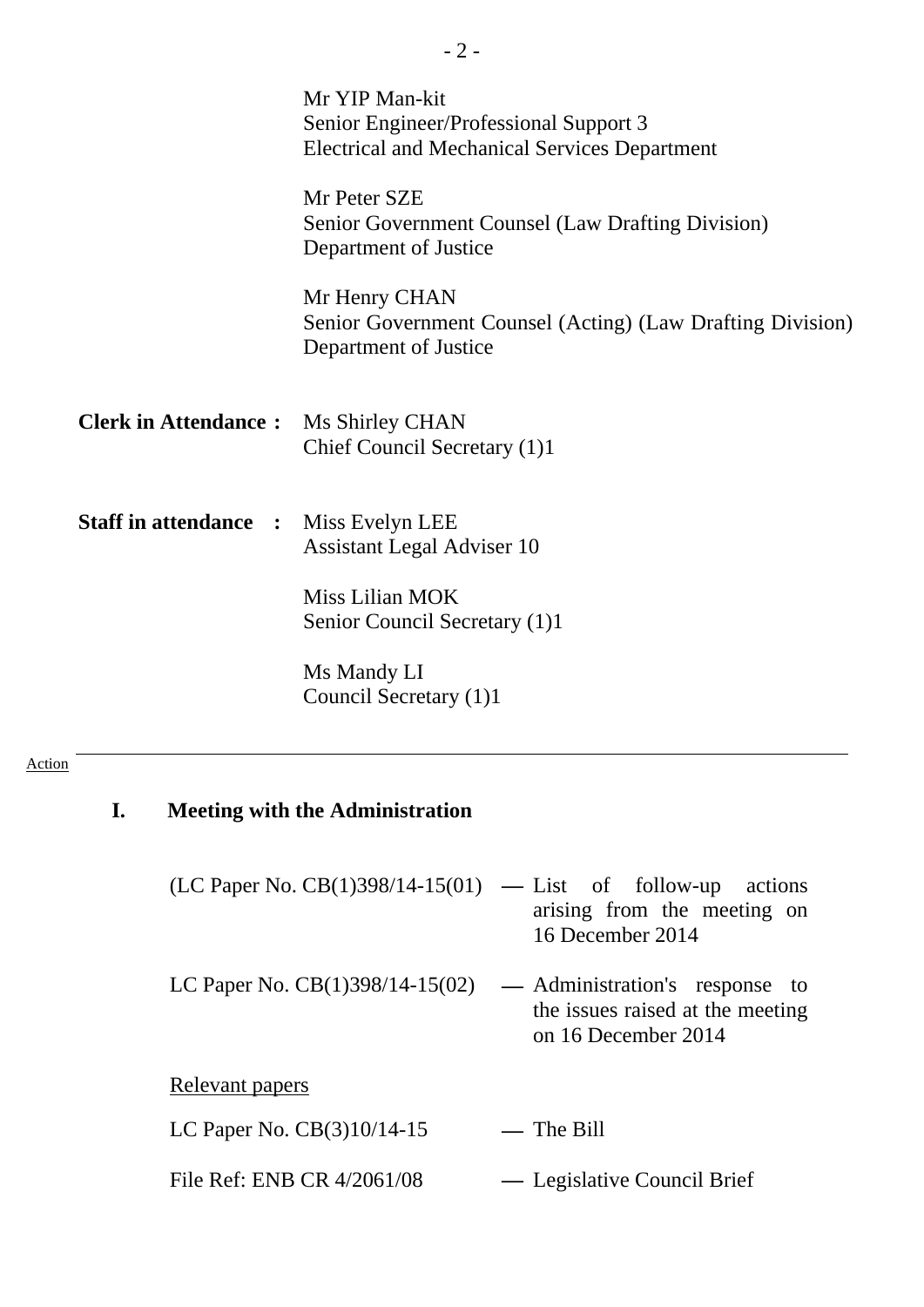| LC Paper No. LS5/14-15            | — Legal Service Division Report                                                                    |
|-----------------------------------|----------------------------------------------------------------------------------------------------|
| LC Paper No. $CB(1)343/14-15(02)$ | — List of follow-up actions<br>arising from the meeting on<br>25 November 2014                     |
| LC Paper No. $CB(1)343/14-15(03)$ | — Administration's response to<br>the issues raised at the meeting<br>on 25 November 2014          |
| LC Paper No. $CB(1)272/14-15(01)$ | — Assistant Legal Adviser's letter<br>dated 13 October 2014 to the<br>Administration               |
| LC Paper No. $CB(1)272/14-15(02)$ | — Administration's reply<br>to<br><b>Assistant Legal Adviser's letter</b><br>dated 13 October 2014 |
| LC Paper No. $CB(1)272/14-15(03)$ | — Background brief prepared by<br>the Legislative Council<br>Secretariat                           |

 The Bills Committee deliberated (index of proceedings attached at the **Annex**).

Admin 2. The Bills Committee examined Part 1 and Part 2 (clause 4) of the District Cooling Services Bill ("the Bill"). The Administration was requested  $to -$ 

Part 1 - Clause 2

(a) in respect of the definition of "estimated maximum cooling capacity" (估計最高製冷量), consider amending the Chinese rendition "就獲區域供冷系統提供區域供冷服務的建築物而  $\equiv$   $\cdot$  ..." of the English text of the definition to reflect the legislative intent, which, according to clause 4 of the Bill, the capacity was furnished for the purpose of making an application to be an approved consumer of the district cooling services for a building under clause 4(1) and it appeared that the building should not have received the cooling services before the relevant approval was granted under clause 4(4);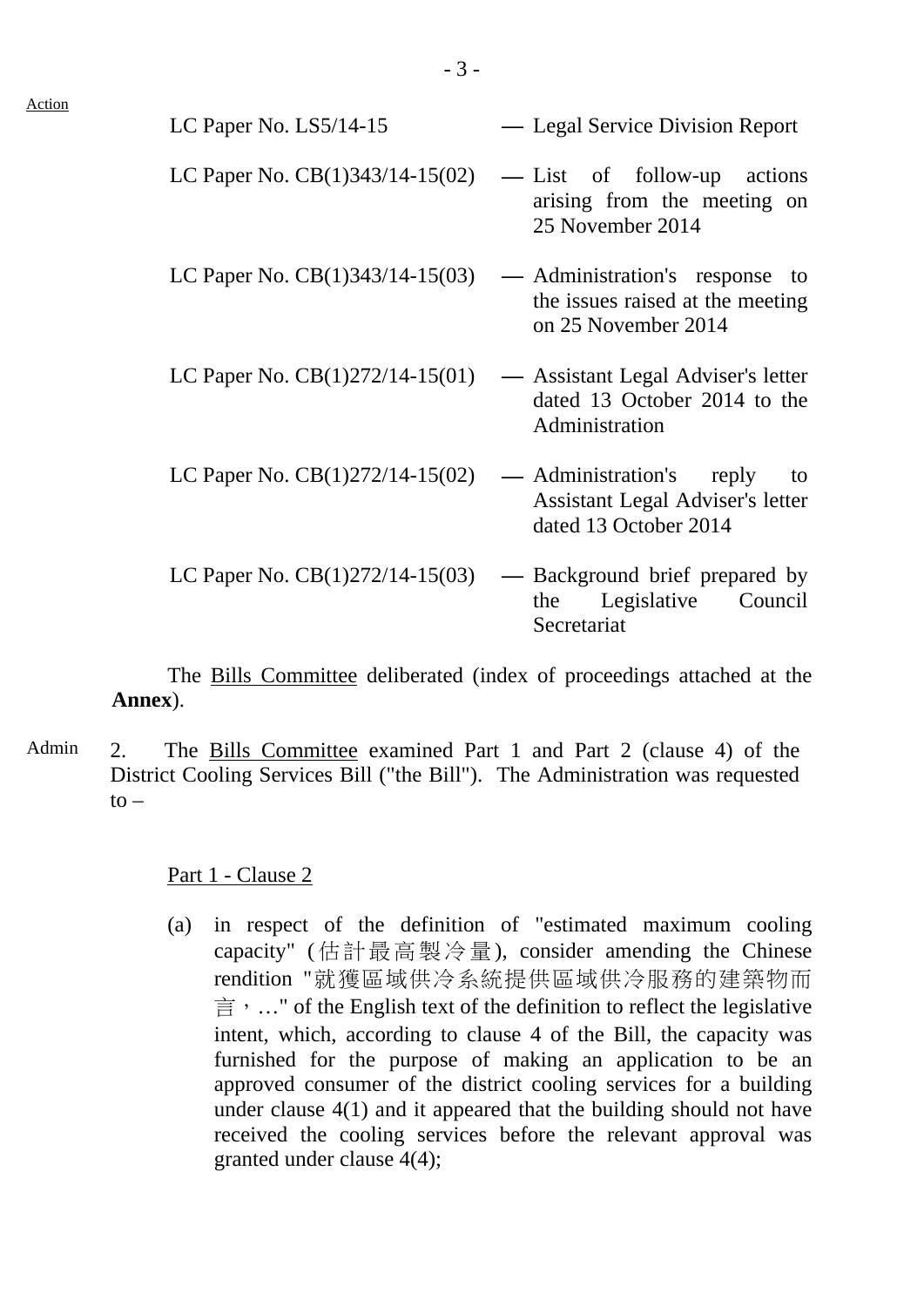#### Part 2 - Clause 4

- (b) given that clause 4 of the Bill did not seem to preclude two or more persons who satisfied the requirements (which were stated in clauses 4(1), 4(2) and 4(3)) to make their respective applications, provide the considerations of the Director of Electrical and Mechanical Services ("DEMS") in deciding whether to grant the approval under clause 4(4) in respect of the applications concerned; and
- (c) provide DEMS's considerations in deciding whether to grant an approval under clause 4(4) in case where an owners' corporation of a building and another party that claimed to be responsible for the management of the same building had made their respective applications.

3. The Chairman reminded members that the next meeting of the Bills Committee had been scheduled for Tuesday, 13 January 2015, at 10:45 am.

### **II. Any other business**

4. There being no other business, the meeting ended at 6:30 pm.

Council Business Division 1 Legislative Council Secretariat 5 February 2015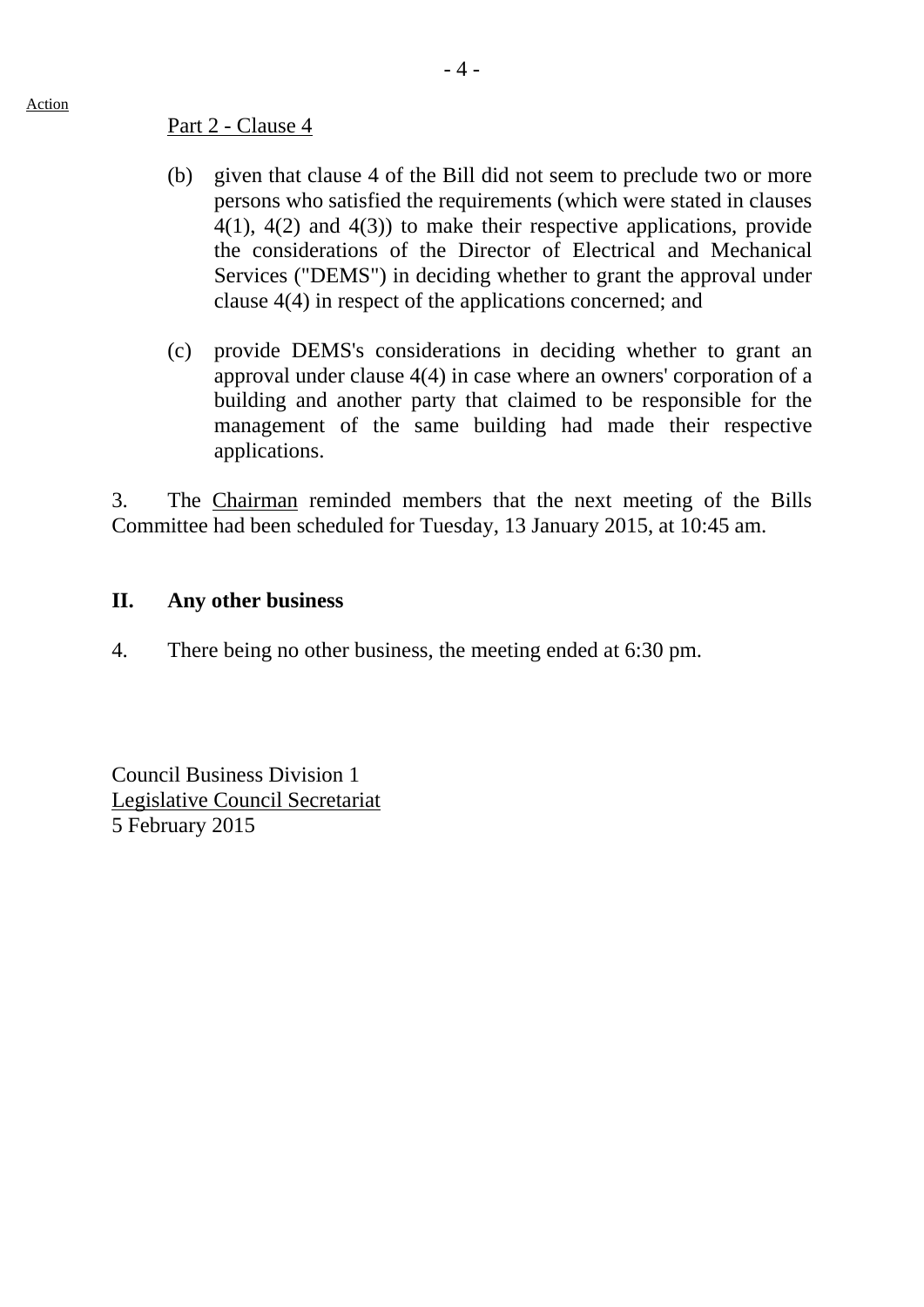#### **Bills Committee on District Cooling Services Bill**

#### **Proceedings of the third meeting on Monday, 5 January 2015, at 4:30 pm in Conference Room 3 of the Legislative Council Complex**

| <b>Time</b><br>marker | <b>Speaker</b>                                                                              | Subject(s)                                                                                                                                                                                                                                                                                                                                                                                                                                                                                                                                                                                                                                                                                                                                                                                                                                                                                                                                                                                                                                                                                                        | <b>Action required</b> |  |  |
|-----------------------|---------------------------------------------------------------------------------------------|-------------------------------------------------------------------------------------------------------------------------------------------------------------------------------------------------------------------------------------------------------------------------------------------------------------------------------------------------------------------------------------------------------------------------------------------------------------------------------------------------------------------------------------------------------------------------------------------------------------------------------------------------------------------------------------------------------------------------------------------------------------------------------------------------------------------------------------------------------------------------------------------------------------------------------------------------------------------------------------------------------------------------------------------------------------------------------------------------------------------|------------------------|--|--|
|                       | Agenda Item I - Meeting with the Administration                                             |                                                                                                                                                                                                                                                                                                                                                                                                                                                                                                                                                                                                                                                                                                                                                                                                                                                                                                                                                                                                                                                                                                                   |                        |  |  |
| $000738 -$<br>003113  | Chairman<br>Administration<br>Mr WONG Ting-kwong                                            | The Administration briefed members on its<br>response to the issues raised at the meeting of<br>the Bills Committee held on 16 December<br>2014 (LC Paper No. CB(1)398/14-15(02)).<br>Mr WONG Ting-kwong enquired about –<br>(a) the respective numbers of years<br>- of<br>operation of the district cooling systems<br>("DCSs") in Singapore and France; and<br>(b) the charging arrangements in the event that<br>the meters to be installed in buildings<br>subscribing to district cooling services for<br>measuring the cooling energy consumed by<br>the buildings were found not registering<br>correctly.<br>The Administration responded that -<br>(a) the DCS in Singapore had been in<br>operation for over five years while the one<br>in France over 40 years; and<br>(b) as specified in clause $11(2)$ of the District<br>Cooling Services Bill ("the Bill"), if the<br>Director of Electrical and Mechanical<br>Services ("DEMS") was of the opinion that<br>it was impracticable or inappropriate to<br>rely on a measurement under clause $11(1)$<br>for a period, the actual cooling capacity |                        |  |  |
|                       |                                                                                             | and actual cooling energy consumption of<br>a building for that period might be<br>determined in the manner that DEMS<br>thought fit.                                                                                                                                                                                                                                                                                                                                                                                                                                                                                                                                                                                                                                                                                                                                                                                                                                                                                                                                                                             |                        |  |  |
| $003114 -$<br>005807  | Chairman<br>Mr Tony TSE<br>Administration<br><b>Assistant Legal Adviser</b><br>10 ("ALA10") | Mr Tony TSE expressed concern about -<br>(a) the legal justifications for the collection of<br>district cooling services charges through<br>legislative means;                                                                                                                                                                                                                                                                                                                                                                                                                                                                                                                                                                                                                                                                                                                                                                                                                                                                                                                                                    |                        |  |  |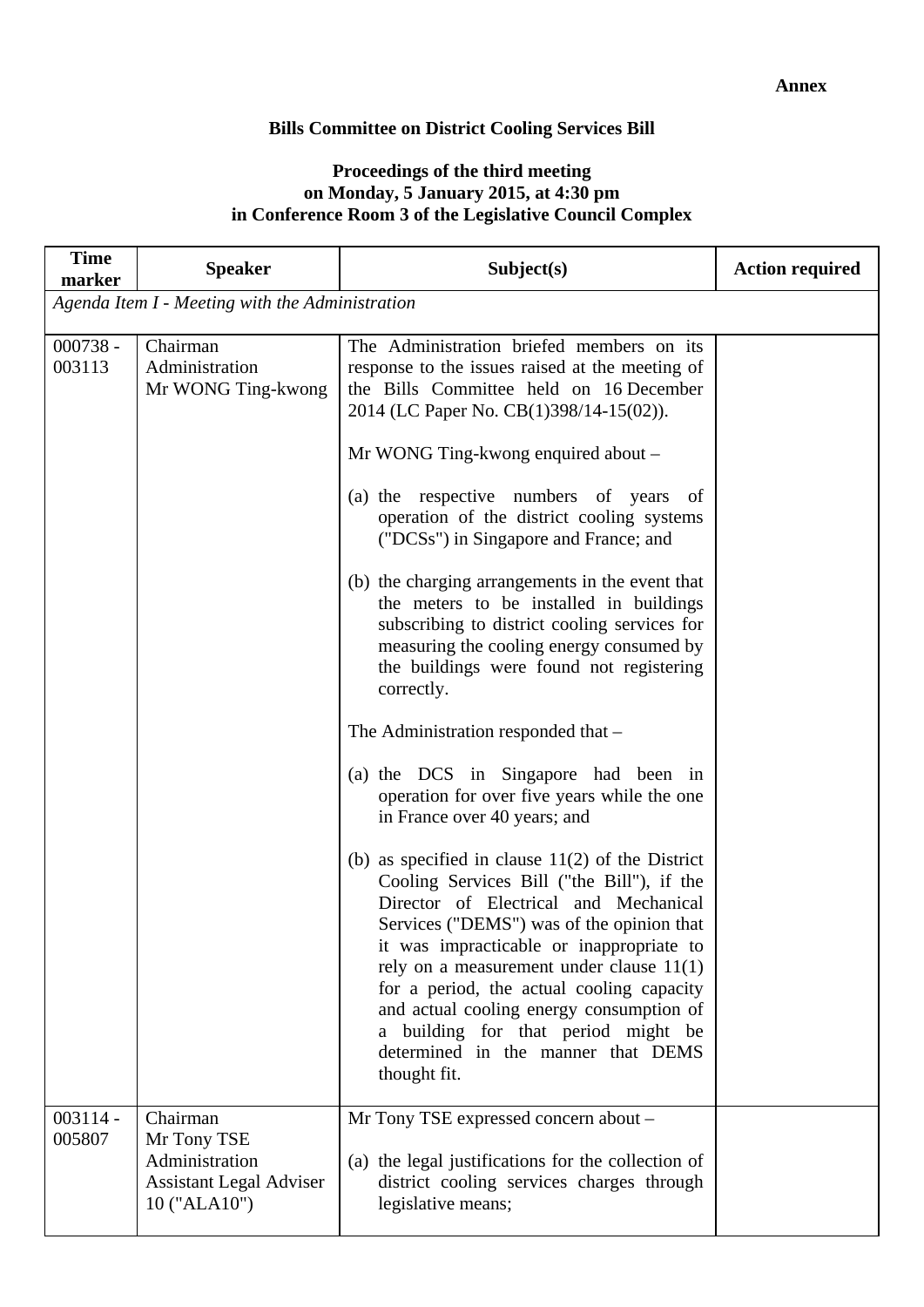| <b>Time</b><br>marker | <b>Speaker</b> | Subject(s)                                                                                                                                                                                                                                                                                                                                                                                                                                                                                                                                                                                                                                                                                                                                                                                       | <b>Action required</b> |
|-----------------------|----------------|--------------------------------------------------------------------------------------------------------------------------------------------------------------------------------------------------------------------------------------------------------------------------------------------------------------------------------------------------------------------------------------------------------------------------------------------------------------------------------------------------------------------------------------------------------------------------------------------------------------------------------------------------------------------------------------------------------------------------------------------------------------------------------------------------|------------------------|
|                       |                | (b) whether it was mandatory for all private<br>non-domestic buildings in the Kai Tak<br>Development ("KTD") to subscribe to<br>district cooling services; and                                                                                                                                                                                                                                                                                                                                                                                                                                                                                                                                                                                                                                   |                        |
|                       |                | (c) whether the costs of running DCS would<br>be shouldered by a few DCS users if the<br>subscription rate of DCS was low due to<br>the different development schedules of<br>individual projects in KTD.                                                                                                                                                                                                                                                                                                                                                                                                                                                                                                                                                                                        |                        |
|                       |                | The Administration responded that -                                                                                                                                                                                                                                                                                                                                                                                                                                                                                                                                                                                                                                                                                                                                                              |                        |
|                       |                | (a) the Administration would require<br>all<br>private non-domestic projects in KTD to<br>construct and maintain DCS substation to<br>connect to DCS. Such requirement would<br>be prescribed in the conditions of land sale.<br>The Lands Department would consult the<br>Electrical<br>and<br>Mechanical<br>Services<br>Department ("EMSD") to ensure that the<br>compliance was to the satisfaction of<br>EMSD before the issuance of Certificate of<br>Compliance;                                                                                                                                                                                                                                                                                                                           |                        |
|                       |                | (b) all public developments in KTD, which<br>accounted for around 35% of the total air-<br>conditioned floor area in the district, would<br>subscribe to district cooling services. The<br>remaining 65% was private non-domestic<br>projects, such as shopping malls, hotels<br>and office buildings. Given that district<br>cooling services charges would be set at a<br>competitive level comparable to the cost of<br>individual water-cooled air-conditioning<br>systems using cooling towers, there should<br>not be economic incentive for private non-<br>building<br>domestic<br>owners<br>to<br>install<br>separate chiller plants in their buildings for<br>air-conditioning purpose. As such, the<br>possibility that the DCS in KTD had a low<br>subscription rate should be slim; |                        |
|                       |                | (c) district cooling services charges sought to<br>achieve full cost recovery within the<br>project life of DCS (i.e. 30 years). Since<br>the cost recovery period was relatively<br>long, short term fluctuation of subscription<br>rate would not have substantial impact on<br>the level of district cooling services                                                                                                                                                                                                                                                                                                                                                                                                                                                                         |                        |

charges.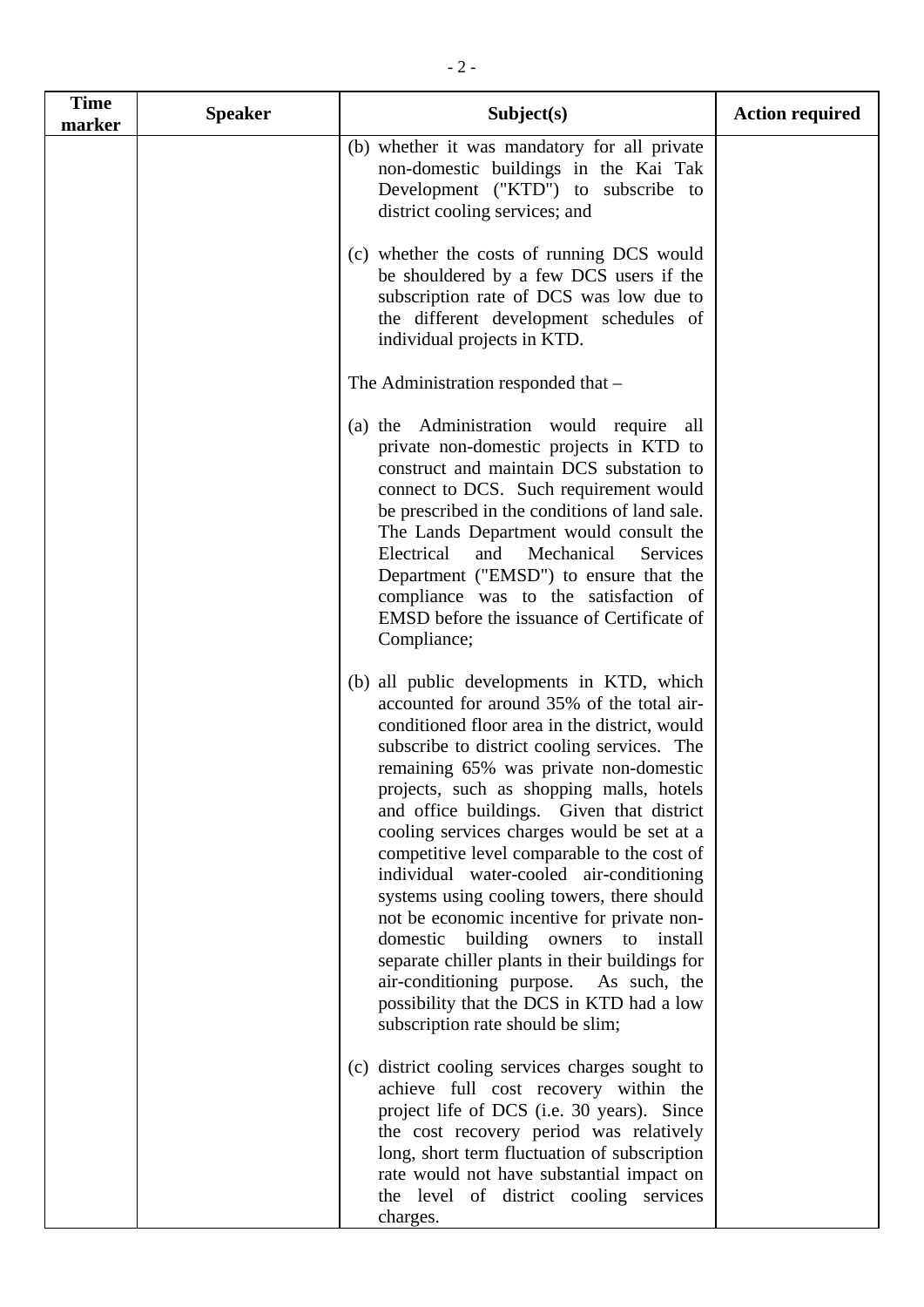| <b>Time</b><br>marker | <b>Speaker</b>                                                                      | Subject(s)                                                                                                                                                                                                                                                                                                                                                                                                                                                                                                                                                                                                                                                                                                                                                                                                                                                                                                                                                                                                                                                                                                                                                                                                                                                                                                                                                                                                                                                                                                                      | <b>Action required</b>                               |
|-----------------------|-------------------------------------------------------------------------------------|---------------------------------------------------------------------------------------------------------------------------------------------------------------------------------------------------------------------------------------------------------------------------------------------------------------------------------------------------------------------------------------------------------------------------------------------------------------------------------------------------------------------------------------------------------------------------------------------------------------------------------------------------------------------------------------------------------------------------------------------------------------------------------------------------------------------------------------------------------------------------------------------------------------------------------------------------------------------------------------------------------------------------------------------------------------------------------------------------------------------------------------------------------------------------------------------------------------------------------------------------------------------------------------------------------------------------------------------------------------------------------------------------------------------------------------------------------------------------------------------------------------------------------|------------------------------------------------------|
|                       |                                                                                     | ALA10<br>referred<br>members<br>the<br>to<br>Administration's paper (LC<br>Paper<br>No.<br>$CB(1)343/14-15(03))$<br>which<br>the<br>in<br>Administration had cited the case of McCarthy<br>& Stone (Developments) Ltd. v Richmond<br>upon Thames London Borough Council [1992]<br>2 A.C. 48 to set out the need for legislation to<br>provide for the collection of district cooling<br>services charges. She pointed out that the<br>Administration could propose to implement the<br>service through a legislative proposal (i.e. the<br>Bill) with a view to avoid challenges to the<br>legality of district cooling services charges.<br>She further stated the differences between<br>charging the district cooling services through<br>administrative arrangements and legislative<br>means such as providing district cooling<br>services through administrative arrangements<br>could provide flexibility for the Administration<br>to address different situations, whereas the use<br>of legislative means could ensure that all the<br>approved<br>would<br>be<br>consumers<br>treated<br>according to the relevant piece of legislation.<br>In addition, ALA10 pointed out that the Bill<br>not only provided for the collection of district<br>cooling services charges but also for the<br>powers and duties in relation to the operation<br>of the district cooling services such as access<br>for inspection and maintenance, offences,<br>penalties and appeal matters etc. which all<br>required legislation. |                                                      |
|                       | Clause-by-clause examination of the Bill<br>(The Bill [LC Paper No. CB(3)10/14-15]) |                                                                                                                                                                                                                                                                                                                                                                                                                                                                                                                                                                                                                                                                                                                                                                                                                                                                                                                                                                                                                                                                                                                                                                                                                                                                                                                                                                                                                                                                                                                                 |                                                      |
| $005808 -$<br>010740  | Chairman<br>Administration<br>ALA <sub>10</sub><br>Mr Tony TSE                      | <b>Part 1 – Preliminary</b><br>Clause $1 -$ Short title<br>Members raised no query.<br>$Clause 2 - Interpretation$<br>In respect of the definition of "estimated"<br>maximum cooling capacity" (估計最高製冷<br>$\frac{1}{2}$ ), ALA10 pointed out that the Chinese<br>rendition "就獲區域供冷系統提供區域供冷<br>服務的建築物而言," of the English text<br>of the definition might not fully reflect the<br>legislative intent, which, according to clause 4                                                                                                                                                                                                                                                                                                                                                                                                                                                                                                                                                                                                                                                                                                                                                                                                                                                                                                                                                                                                                                                                                               | Admin<br>(paragraph $2(a)$ of<br>the minutes refers) |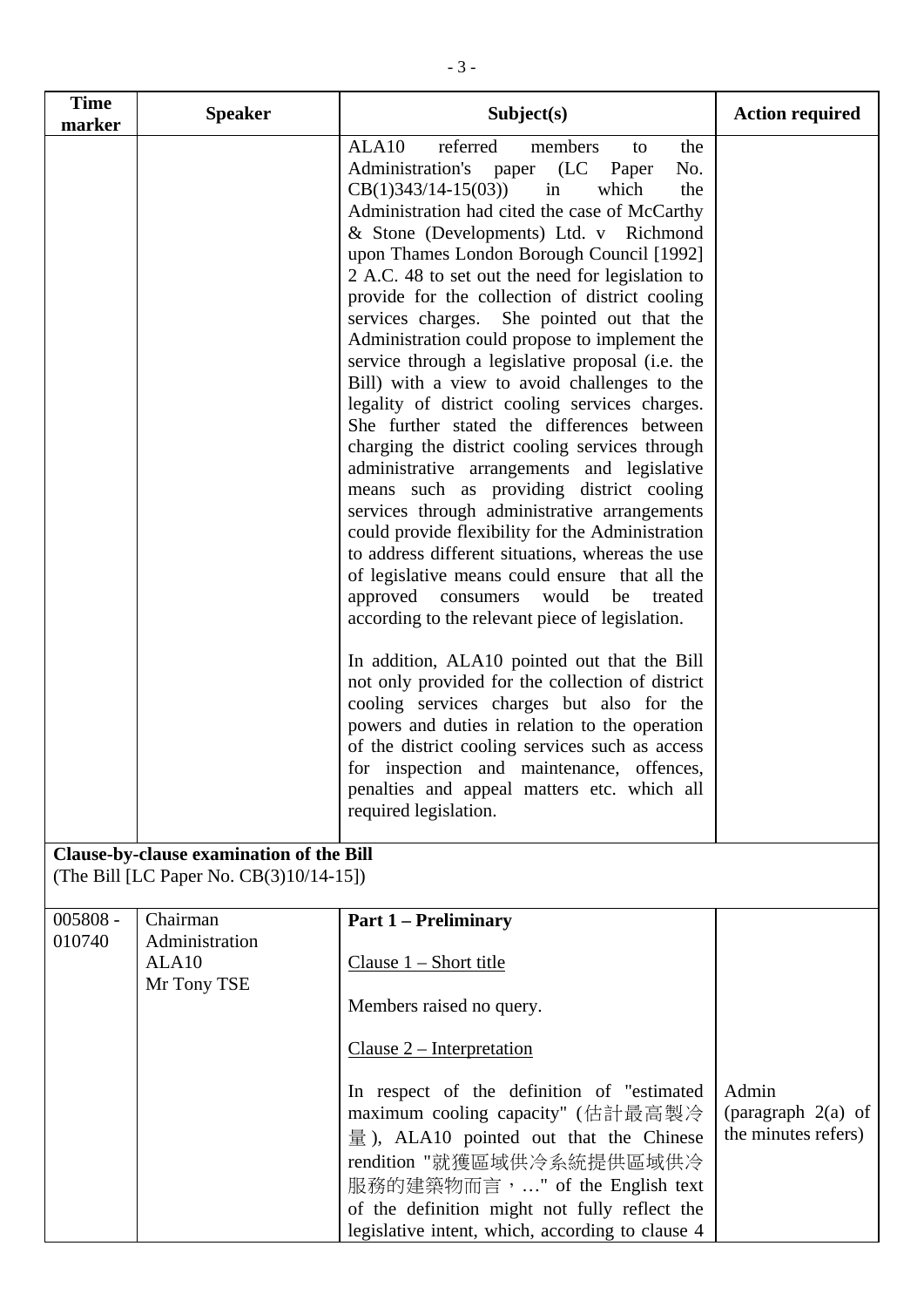| <b>Time</b><br>marker | <b>Speaker</b>                            | Subject(s)                                                                                                                                                                                                                                                                                                                                                                                                                                                                                                                                                                                                                  | <b>Action required</b> |
|-----------------------|-------------------------------------------|-----------------------------------------------------------------------------------------------------------------------------------------------------------------------------------------------------------------------------------------------------------------------------------------------------------------------------------------------------------------------------------------------------------------------------------------------------------------------------------------------------------------------------------------------------------------------------------------------------------------------------|------------------------|
|                       |                                           | of the Bill, the capacity was furnished for the<br>purpose of making an application to be an<br>approved consumer of the district cooling<br>services for a building under clause $4(1)$ and it<br>appeared that the building should not have<br>received the cooling services before the<br>relevant approval was granted under clause<br>$4(4)$ .                                                                                                                                                                                                                                                                         |                        |
|                       |                                           | The Chairman requested the Administration to<br>consider amending the relevant Chinese<br>rendition to reflect the legislative intent.                                                                                                                                                                                                                                                                                                                                                                                                                                                                                      |                        |
|                       |                                           | Clause $3$ – District cooling system in relation<br>to which this Ordinance applies                                                                                                                                                                                                                                                                                                                                                                                                                                                                                                                                         |                        |
|                       |                                           | In response to Mr Tony TSE's enquiry about<br>the application of the Bill, the Administration<br>advised that Schedule 1 to the Bill specified the<br>$DCS(s)$ in relation to which the Bill applied.<br>Currently, Schedule 1 to the Bill covered only<br>the DCS in KTD.                                                                                                                                                                                                                                                                                                                                                  |                        |
|                       |                                           | The Chairman said that under clause $4(4)$ of<br>the Bill, DEMS might or might not approve an<br>applicant to be a consumer of district cooling<br>services for a building. If DEMS decided not<br>to approve the application, he must notify the<br>applicant of the decision and the reasons for<br>the decision in accordance with clause $4(5)$ of<br>the Bill.                                                                                                                                                                                                                                                         |                        |
| $010741 -$<br>015820  | Chairman<br>Mr Tony TSE<br>Administration | Part 2 - Provision of District Cooling<br><b>Services</b>                                                                                                                                                                                                                                                                                                                                                                                                                                                                                                                                                                   |                        |
|                       | Mr WU Chi-wai                             | Clause $4$ – Approval of consumer of district<br>cooling services                                                                                                                                                                                                                                                                                                                                                                                                                                                                                                                                                           |                        |
|                       |                                           | Mr Tony TSE enquired about who might apply<br>to DEMS for approval as the consumer of<br>district cooling services for a building. The<br>Administration advised that according to<br>clause $4(1)$ of the Bill, an owner or occupier of<br>a building or a person responsible for the<br>management of a building might apply to<br>DEMS to be the approved consumer of district<br>cooling services for the building. Applicants<br>were required to give an undertaking in<br>accordance with clause $4(3)$ of the Bill. In the<br>event that the approved consumer for a<br>building had ceased to exist, any<br>person |                        |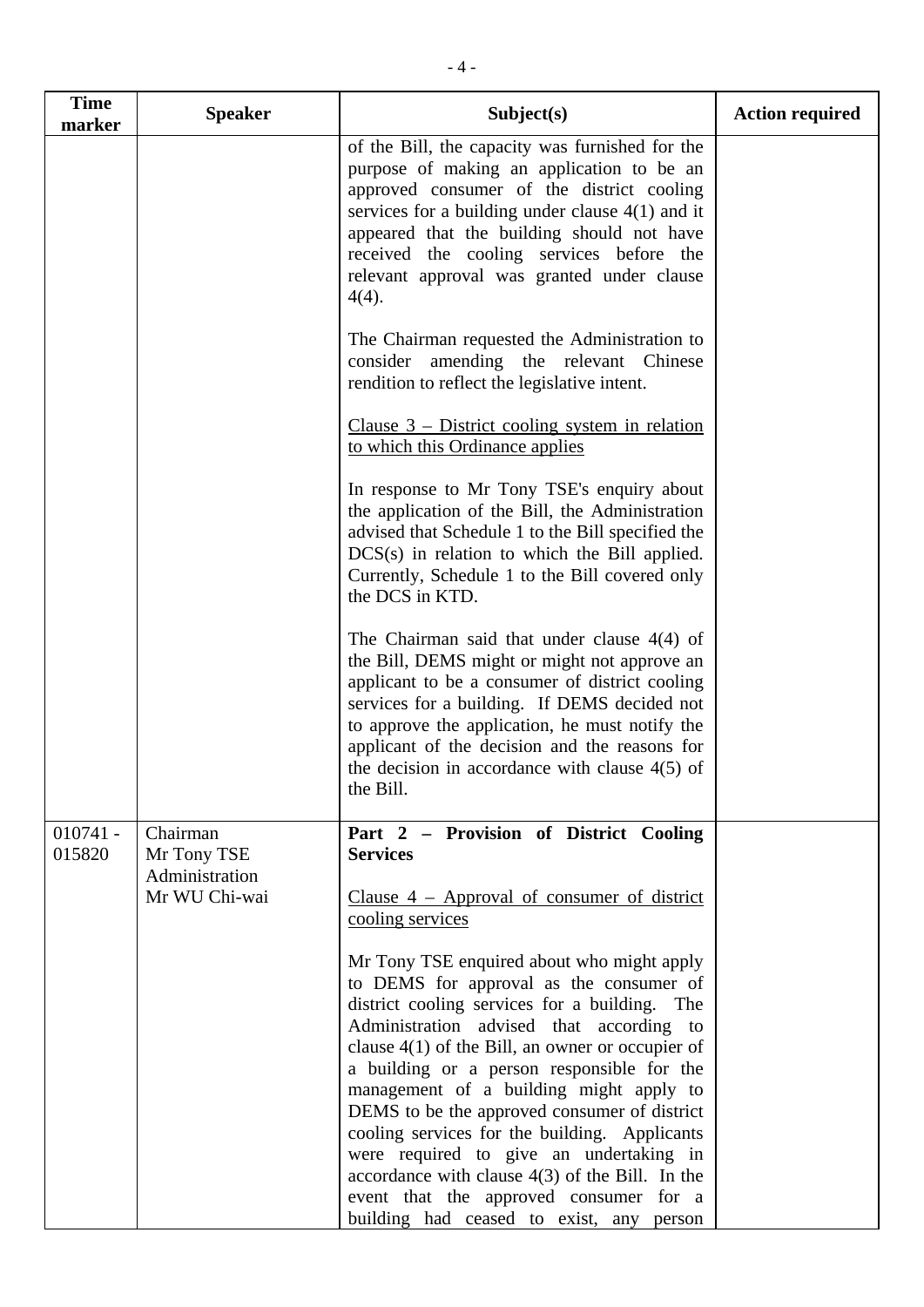| <b>Time</b> | <b>Speaker</b> | Subject(s)                                                                                                                                                                                                                                                                                                                                                                                                                                                                                                                                                                                                                                                                                                                                                                                                                                                                                                                                                                                                    | <b>Action required</b>                                                 |
|-------------|----------------|---------------------------------------------------------------------------------------------------------------------------------------------------------------------------------------------------------------------------------------------------------------------------------------------------------------------------------------------------------------------------------------------------------------------------------------------------------------------------------------------------------------------------------------------------------------------------------------------------------------------------------------------------------------------------------------------------------------------------------------------------------------------------------------------------------------------------------------------------------------------------------------------------------------------------------------------------------------------------------------------------------------|------------------------------------------------------------------------|
| marker      |                | satisfying the requirements stated in clauses<br>$4(1)$ , (2) and (3) might make application for<br>approval as the new consumer of district<br>cooling services for the building. To enhance<br>communication with individual approved<br>consumers, EMSD would establish a customer<br>liaison group to collect feedback on the<br>operation and maintenance of district cooling<br>services.                                                                                                                                                                                                                                                                                                                                                                                                                                                                                                                                                                                                               |                                                                        |
|             |                | In response to Mr WU Chi-wai's enquiry about<br>whether an owners' corporation ("OC") of a<br>building might apply to DEMS for approval as<br>the consumer of district cooling services for the<br>building, the Administration explained that an<br>OC of a building might make application to<br>DEMS in the capacity of "a person responsible"<br>for the management of the building" under<br>clause $4(1)(b)$ of the Bill if the OC concerned<br>was responsible for the management of the<br>building, including matters relating to district<br>cooling services. ALA10 supplemented that<br>the term "person" in clause $4(1)(b)$ of the Bill<br>might be a natural person or legal person.                                                                                                                                                                                                                                                                                                           |                                                                        |
|             |                | Mr Tony TSE and Mr WU Chi-wai expressed<br>concern that there might be cases where more<br>than one person might make their respective<br>applications to DEMS for approval as the<br>consumer of district cooling services for a<br>single building. The Administration explained<br>that the DCS at KTD was a centralized cooling<br>system providing chilled water to the air-<br>conditioning systems ("ACSs") installed in<br>individual user buildings. Subject to different<br>building designs, separate ACSs connecting to<br>DCS might be installed in different parts of a<br>user building. Given that the term "building"<br>was defined in the Bill to include part of a<br>building, any person might apply to be the<br>approved consumer for any part of a building<br>with a separate ACS connecting to DCS. As<br>such, there would be more than one approved<br>consumer within a user building. However,<br>there would be only one approved consumer<br>for each ACS connecting to DCS. |                                                                        |
|             |                | The Administration was further requested to $-$<br>(a) given that clause 4 of the Bill did not seem<br>to preclude two or more persons who                                                                                                                                                                                                                                                                                                                                                                                                                                                                                                                                                                                                                                                                                                                                                                                                                                                                    | Admin<br>(paragraphs)<br>2(b)<br>and $(c)$ of<br>the<br>minutes refer) |